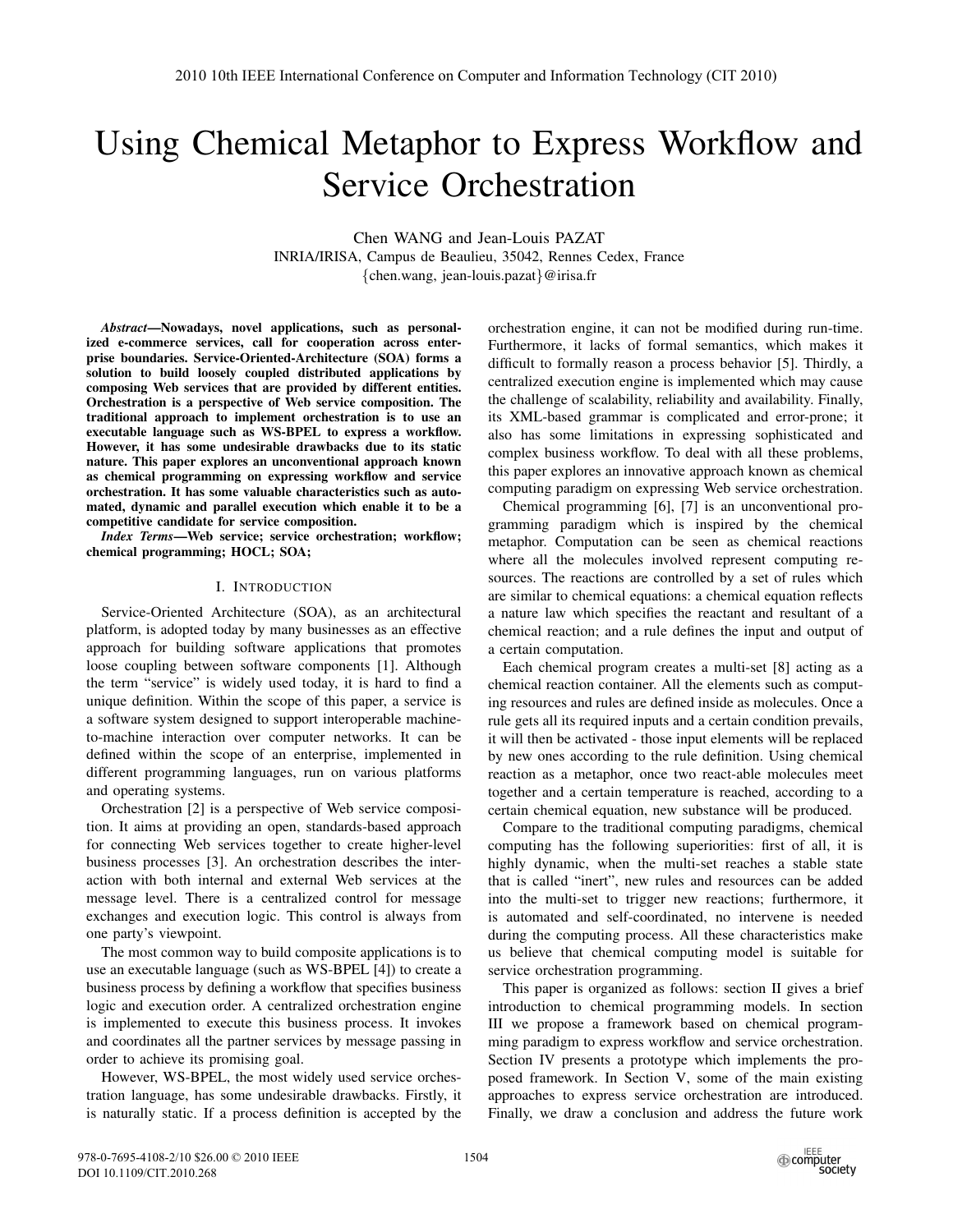in Section VI.

# II. CHEMICAL PROGRAMMING

# *A. Gamma*

Gamma is proposed in [9] as a paradigm for parallel computing through a chemical metaphor. Computation in Gamma can be seen as a series of chemical reactions; data involved in the computation is represented by molecules. The multi-set is the unique data structure that can be regarded as the chemical reaction container. Multi-set extends the concept of set with multiplicity. An element can be presented only once in a set whereas many times in a multi-set. The time of its occurrence is defined as multiplicity. For example,  $\{1, 3, 1\}$  is a multi-set while not a set because the multiplicity of element "1" is 2.

Computation in Gamma is performed by multi-set rewriting [8] which is controlled by a set of rules. A rule is composed of 2 parts: *condition* and *action*. If a portion of elements satisfy the *condition*, they will be replaced by other elements specified by *action* part. These newly produced elements may activate another rule and trigger new reactions; this "domino process" will continue until the container become inert - that is to say, no element in the multi-set can trigger any reactions. When such a stable state is reached, the final result is obtained.

As a short example, to compute the maximum number in a non-empty multi-set, the following rule is defined:

## replace x, y by x if  $x \ge y$

And then add this rule into the following multi-set: {1, 2, 4, 6, 5, 7, 8, 9}. x, y can match any pair of integers, i.e., x=4, y=1, hence 1 will be removed from the multi-set. In this way, only the maximum number will be finally left in the multi-set.

#### *B. HOCL*

HOCL stands for Higher-Order Chemical Language. It implements  $\gamma$ -calculus [10] which can be seen as an higherorder extension of Gamma language. An HOCL program is composed of two parts: *rule definition* and *multi-set organization*. A sample HOCL program is defined in Figure 1 to select eligible scholar for a scholarship. The selected student should have the best average score among all the candidates whose average scores are over 18.00. All the rules are defined from *line 1 - line 10* and the elements are organized in a multi-set from *line 11 - line 20*.

A rule can be either *one-shot* or *N-shot*, the difference lies in that after the reaction, the *one-shot* rule will be consumed but *N-shot* rules can be reused repetitively. Using HOCL, *N-shot* rules are defined by "let...replace...by...if..." expression. This expression has 4 keywords. "let" specifies a name to a rule. "replace...by..." defines the multi-set rewriting to perform the calculation. "if" denotes the condition of the reaction. *Oneshot* rule is defined in the liked manner by using "replaceone" key word and it is not needed to specify a name to a *one-shot* rule. In this program, two *N-shot* rules are defined: *selectCandidate* selects the qualified candidates whose average scores are above 18.00 and *searchScholar* searches the scholar

```
1 let selectCandidate =
2 replace stu::String:score::double, ?w
3 by w
4 if score < 18.00
5 in
6 let searchScholar =
7 replace stul::String:score1::double,
        stu2::String:score2::double
8 by stu1:score1
9 if score1 >= score2
10 in
11 <
12 <13 selectCandidate, searchScholar,
14 "Thierry":17.96,
15 "Nicola":16.98,
16 "Ameli":17.26,
17 "Christina":12.89
18 >,
19 replace-one <selectCandidate =x,
           searchScholar =y, ?w> by w
20 >
```


with the highest score; on the other hand, a *one-shot* rule is defined at *line 19* to extract the final result.

HOCL extends the previous model with pairs, types, empty solution and naming, we introduce shortly these extensions here, refer to [11] for a more elaborate introduction.

Naming. In HOCL, a rule can be named (or tagged) to facilitate its reuse. The "let" key word is used to assign a name to a rule in the following way:

let 
$$
RuleName = \ldots
$$
 (rule definition)

Once defined with a name, a rule can be easily reused by calling its name through this program.

Variable types. In HOCL, a variable has to be defined with a certain type. It can be either a primitive type such as *int* or *String*, or some user defined types [11]. Every variable is defined within "replace" expression in the following way:

## *VariableName*::*Type*

Two colons are used together ("::") to indicate the type of a variable. Take the program in Figure 1 for example, in the definition of rule *selectCandidate*, a *pair* has been defined at *line 2* (stu::*String*:score::*double*). This *pair* comprises a String variable *stu* and a float variable *score*.

After the definition of variables in "replace" statement, they can be used in the following parts such as "by" and "if" statements. The scope of a variable lasts within the definition of a rule. A rule can never use variables defined by other rules.

**Pairs.** A pair is denoted by " $A_1: A_2$ ", a colon is used to connect two isolated molecules. This is easy to think using the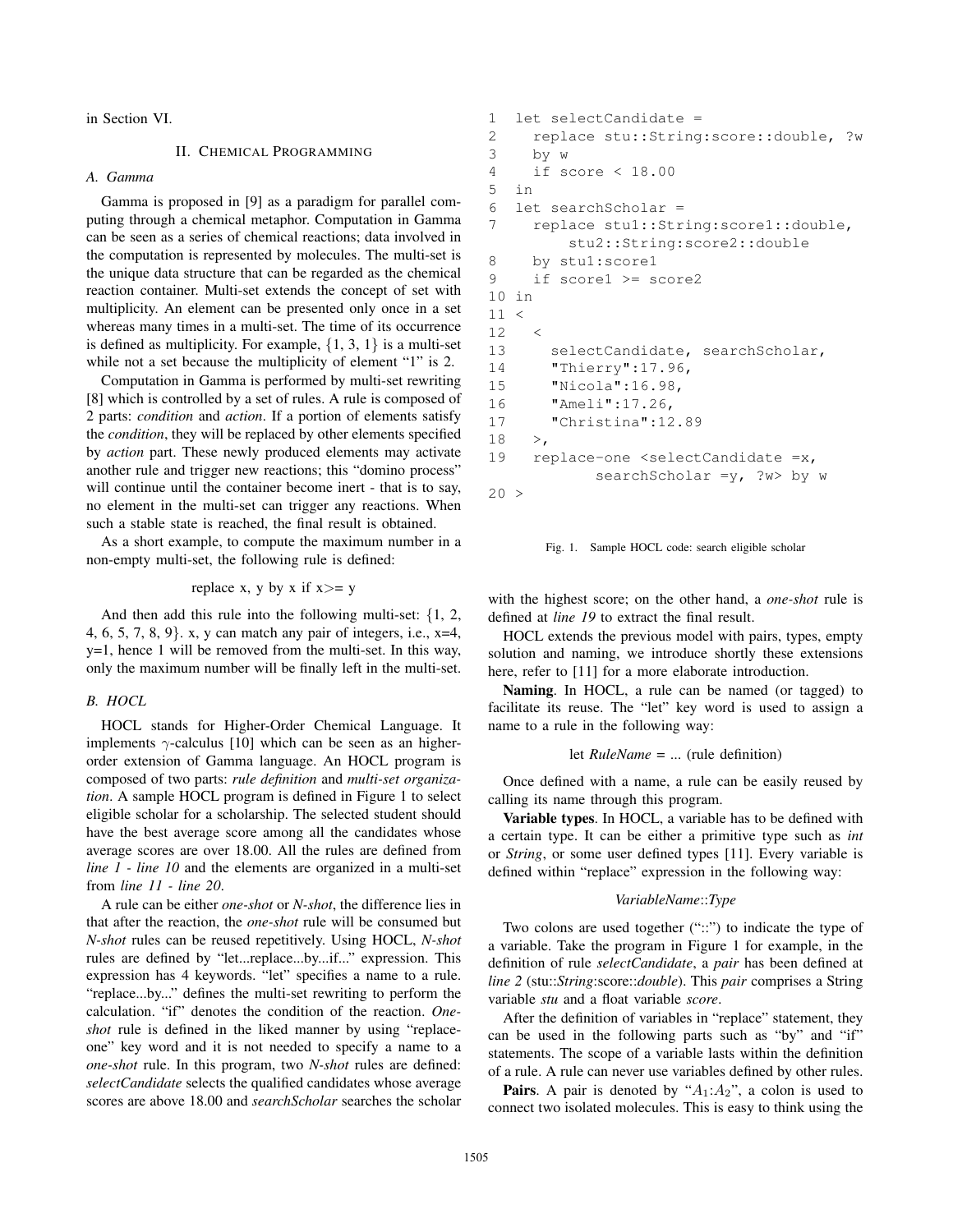chemical metaphor. A  $S_2O_4$  compound molecule can be seen as a simple combination of two  $SO_2$  molecules ( $SO_2:SO_2$ ). As a result, a pair can be regarded as a compound molecule which can also participate in the chemical reactions. In the program defined in Figure 1, a pair is used to store a student's name and his score (i.e..:  $stu_1$ :score<sub>1</sub> at *Line 8*).

Generally, the notion of *pair* can be extended by using several colons to connect multiple fields. As a result, a pair can be defined in the following form:

$$
field_1: field_2: ...; field_n
$$

Each field is a variable and has to be defined with a certain type. In this case, a pair is also called a *tuple*. A *tuple* can be regarded as a *struct* in C language, which, like an union, groups multiple variables into a single record.

Universal type. In HOCL, there is a universal pattern defined by a question mark as "?var name". It can match any type of variable, such as an *integer*, a *pair* or even an "empty molecule". Furthermore, it can match not only one molecule but many of them. This pattern means: "The remaining molecule(s)".

In this program, we have such a variable defined at *line 2* ("?w"). When the rule *selectCandidate* is applied for the first time, there are four *pairs* in the solution, *stu:score* can match any one of them and *w* matches the other three. This process is shown in *Figure 2*. In this case, *w* means "all the three remaining pairs".



Fig. 2. Universal pattern: match multiple molecules

This process will continue until there is only one *pair* left in the multi-set, we assume "Ameli":17.26 is that pair (because the execution of a chemical program is highly nondeterministic, different executions may have different execution orders. Therefore, another *pair* can be left to the end for another execution). Then rule *selectCandidate* is applied again. *stu:score* will match "Ameli":17.26; at this moment, there is no more element left in the multi-set, *w* can only match an "empty molecule", as shown in *Figure 3*. In this case, *w* refers to an empty molecule which means "nothing is remained".

The universal pattern is meaningful since the multi-set contains a lot of molecules, but rewriting is usually performed within a certain part of them. Since not all elements need to participate in the multi-set rewriting, a universal pattern is used to package all those irrelevant elements that will keep unchanged during the reaction.

Empty solutions. The notion of empty solution in HOCL



Fig. 3. Universal pattern: match "empty molecule"

is raised since that after reactions, the multi-set might become empty. This is caused by the universal pattern which can match any molecules even the empty ones. In the program shown in Figure 1, rule *selectCandidate* removes a student *pair* if his average score is lower than 18.00; in this case, no student can meet this requirement. As a result, all the pairs will be removed in the end. And then a *one-shot* rule will remove both *N-shot* rules (*selectCandidate* and *searchScholar*). Therefore, an empty solution is finally obtained. The execution sequence is shown in Figure 4.



From this example, we can summarize that as a chemical programming language, HOCL has the following properties: firstly, its execution is non-deterministic; different executions can have different execution sequences, but finally the same result is obtained. Furthermore, its execution is parallel; various reactions can be carried out simultaneously. Thirdly, the execution controlled by a set of rules is automated and selfcoordinated. These characteristics make us believe that HOCL is suitable for service orchestration programming, which is also full of uncertainty.

## III. SERVICE ORCHESTRATION

In this section, a framework is proposed based on chemical programming to express workflow and service orchestration.

#### *A. Framework*

In chemical programming, each compute unit is represented by a multi-set. A multi-set is also vividly called a "solution"; it acts as a membrane which blocks the molecules inside it to react with the ones outside it. As a result, it is reasonable to use a solution to represent a component which encapsulates certain functionalities, such as a service or an activity. Based on this point of view, a chemical framework is proposed to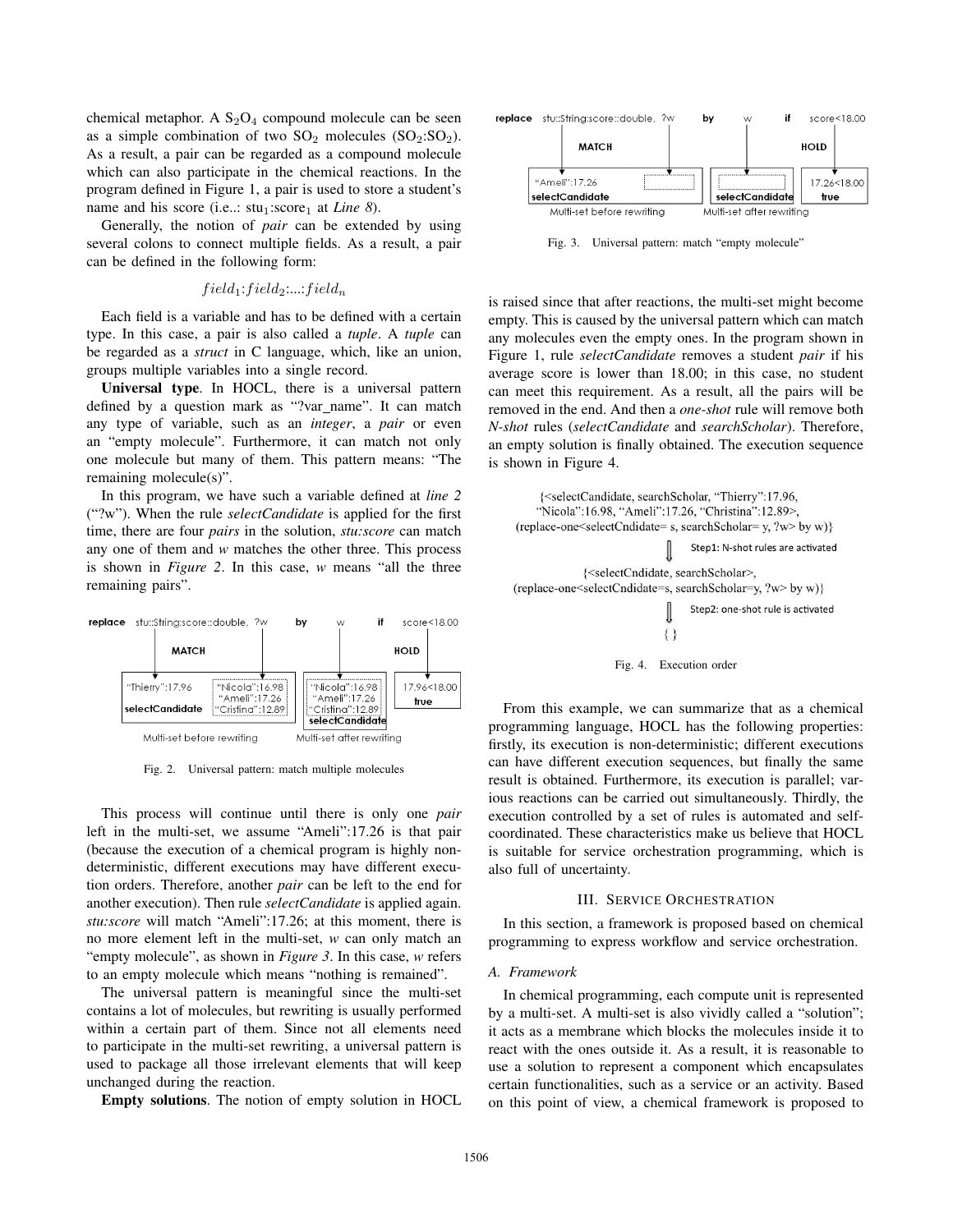express service orchestration, as shown in *Figure 5*. In this framework, all the elements such as computing resources and rules are organized into three hierarchical solution levels.



Fig. 5. Chemical Framework for Orchestration

The first level solution is the out-most multi-set of an HOCL program. It is named as *container solution* since it provides a public place for all providers to advertise their services (in Figure 5, the *container solution* is represented by the largest rectangle with rounded corners). It composes multiple sub-solutions representing services as well as some rules to perform the message passing between services; therefore, this level is also called *service level*.

The second level is *workflow level*. Workflow is defined by chemical constructs within a *service solution*. A *service solution* is a sub-solution in the container which represents a service. In Figure 5, each circle stands for a *service solution*. WS-BPEL defines workflow by coordinating activities. In chemical framework, activities are represented by the subsolutions of a *service solution*. The relationship among the activities such as execution order are realized by a set of rules that are defined to coordinate partner services.

Since an activity usually defines an operation, these subsolutions are also called *operation solutions*. In Figure 5, each solid rectangle stands for an activity, it contains molecules for carrying out a certain operation. This is the third level of the framework - *operation level*.

The HOCL source code in Figure 6 implements the framework in Figure 5. In the *container solution*, each service is implemented by a tuple with two fields: the first field is a string indicating the name of the service and the second field is a multi-set implementing *service solution*. The detailed implementation of "*Serv*1" *service solution* is given out, it composes some "invoke" activities such as "*Inv*1". These activities are also represented by a tuple with two fields: a string as the name and a multi-set as the *operation solution*.

In the following sections, based on this implementation of chemical framework, a set of rules are defined in both

```
< //Container solution
  "Serv1":< //Service solution
     "Inv1":< //Operation solution>,
     "Inv2":<...>, "Inv3":<...>, ...
 >,
  "Serv2": <...>,...
>
```
Fig. 6. Implementation of chemical framework in HOCL

*workflow level* and *service level* to express workflow and service orchestration.

## *B. Workflow Level Coordination*

As introduced, a composite service can be built by composing a workflow . When receiving an invocation, the execution will start from the first step(s) of its workflow. A workflow composes a set of activities to coordinate partner services. In this section, we introduce how to use HOCL to express workflow within a *service solution*. We demonstrate that most of WS-BPEL constructs can be expressed by using chemical computing paradigm.

Invoke. Once a service wants invoke a partner service, it has to compose an "invoke" activity in its workflow. In chemical computing framework, to invoke a partner service, a *service solution* has to generate an *operation solution* containing a tuple molecule in the form of "CALL":t, where "CALL" is an identification suggesting that this is an invocation tuple and t stands for the name of the wanted partner service. In the framework shown in *Figure 5*, if the activity "Inv<sub>1</sub>" of "Serv<sub>1</sub>" wants to invoke "Serv<sub>2</sub>", it has to produce the following tuple in "Inv<sub>1</sub>" *operation solution*, "CALL": "Serv2".

This "CALL" tuple will then react with rule *invoke* defined in Figure 7. When the execution reaches a certain activity, all the input parameters are packaged into an "INPUT" tuple and passed into the relative operation solution. This "INPUT" tuple will react with that "CALL" tuple according to the rule *invoke*. A new "CALL" tuple with four fields is generated in *service solution*, it implies that the activity *s* generates this invocation to service *t* with parameters *p*. The presence of this "CALL" tuple in the *service solution* will activate a pair of service level rules which implement the message passing between services (rf. Section III-C).

```
let invoke =
    replace s:<"CALL":t, "INPUT":<?p>,?w>
    by s:<w>, "CALL":s:t:<p>
in...
```
#### Fig. 7. Chemical rules for "invoke" activity

Receive. On "workflow level", there are a pair of rules defined as shown in *Figure 8* to perform "receive" activity. Once a message is arrived, it can be either an invocation or a reply. If it is an invocation (receive a "CALL" tuple), execution has to be started from the first step(s). Those starting steps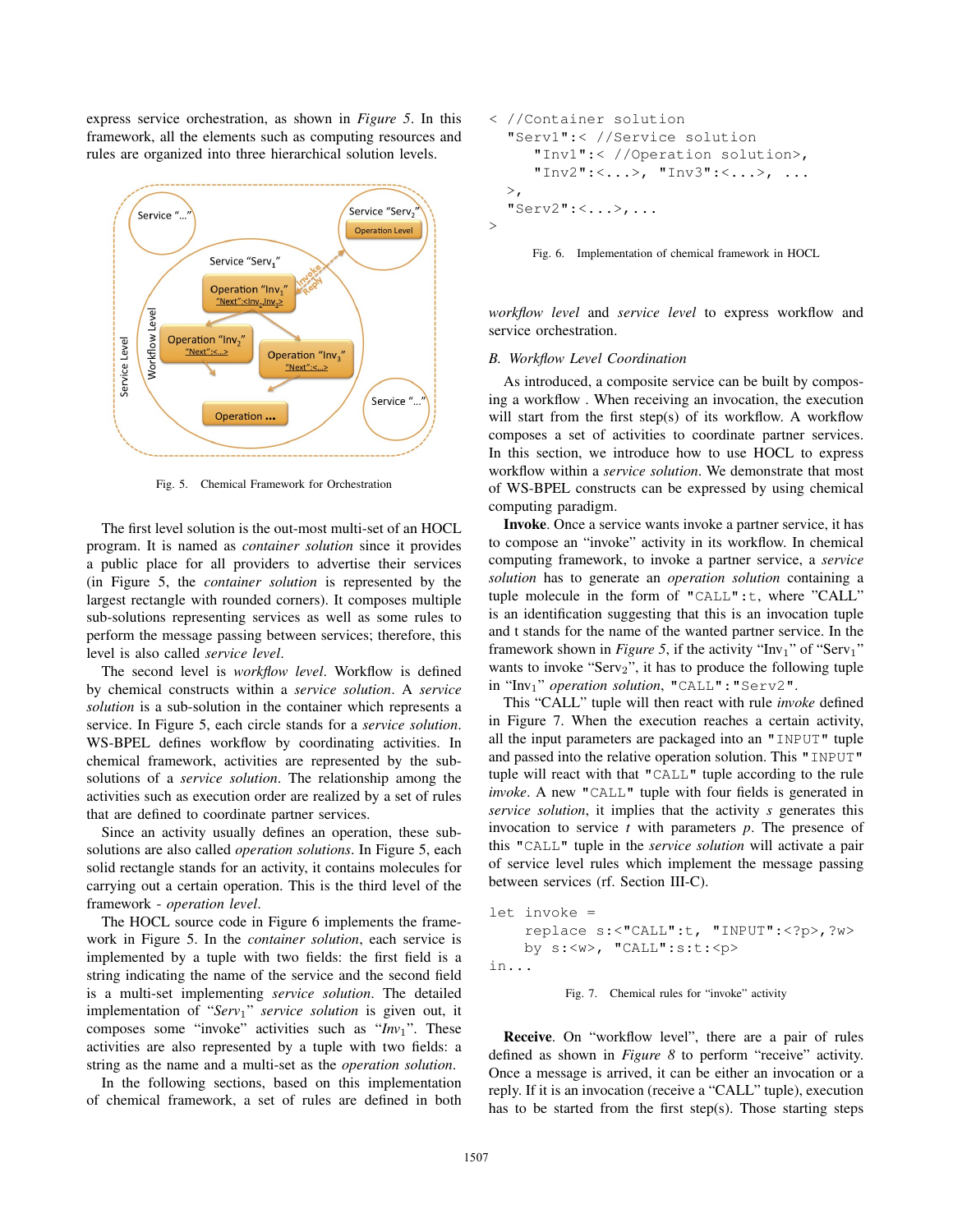are indicated by a "START" tuple in the *service solution*. Rule *receiveCall* will package parameters into an "INPUT" tuple and then move it to the operation solution(s) of those starting step(s). In this way, the execution of workflow starts. As for the remaining parts of this "CALL" tuple such as *s* and *f* fields, the partner service will create a "CLIENT" tuple suggesting the invoker who has generated this invocation. After the calculation, these information will be used to locate the invoker to return the result.

```
let receiveCall =
    replace "CALL":s:f:<?P>, "START":<t>,
         t: <?w>
    by t:<w, "INPUT":<P>>,"CLIENT":s:f
in
let receiveReply =
    replace "REPLY":s:<?R>, s:<?w>
    by s:<w,"RESULT":<R>>
in...
```
Fig. 8. Chemical rules for "Receive" activity

On the other hand, a message can also be a reply (receive a "REPLY" tuple, rf. next point). In this case, the parameter has to be sent to the exact step which has generated the respective invocation. Rule "*receiveReply*" defined in Figure 8 will repackage the result in a "RESULT" tuple and send it to the respective sub-solution(s). Each sub-solution defines rules to process the result, either to pass it to the next execution step(s), or package it into a "REPLY" tuple to send back to the client.

Reply. Once a partner service finishes its calculation for a client, a "reply" activity is created to return the results. The "reply" activity is implemented in the same way as "invoke"; Once a service finishes its calculation, it encapsulates the result in a "RESULT" tuple in its *service solution*. Remember when receiving a message invocation, the invoker's information is saved in a "CLIENT" tuple. Rule *reply* catches these two tuple and generate a "REPLY" tuple in the form of "REPLY":s: $f: <\mathbb{R}$ , meaning the result *R* is prepared to send back to the activity *s* of service *f*. This tuple in the service solution will then activate a pair of rules to perform message passing between services.

```
let reply =
    replace "RESULT":<?R>, "CLIENT":s:f
    by "REPLY":s:f:<R>
in...
```
Fig. 9. Chemical rules for "Reply" activity

Structure activities form the "skeleton" of a BPEL process. A structural activity can be seen as a container to hold several basic activities. All the basic activities have to be executed according to the special execution logic defined by this "container", such as "sequence" expresses sequential execution while "flow" specifies parallel execution. In chemical computing framework, structural activities are performed by a set of chemical rules.

Sequence. On "workflow" level, each sub-solution represents a workflow component. As a result, to express the execution logic, a "pointer" has to be assigned to each component indicating next execution step(s). Each *component sub-solution* contains a "NEXT": $\lt$  step names  $>$  tuple. The second fields employs a multi-set to contain the names of next execution steps. In the framework shown in Figure 5, if " $Inv_1$ " and " $Inv_2$ " have to be executed sequentially, " $Inv_1$ " solution must contain a tuple like "NEXT": $\langle "Inv_2" \rangle$ .

This tuple will react with "*nextStep*" rule, its definition is given out in Figure 10. Once a component *s* has finished its calculation, a "RESULT" tuple is generated in its operation solution (if this is an invoke activity, this "RESULT" tuple can be received from a partner service). Meanwhile, *s* specifies its next execution step as *t* and the sub-solution of *t* is inert at that moment, this rule will encapsulate the result *r* into an "input" tuple and pass it to the solution of *t*. In this way, sequential execution is performed.

```
let nextStep =
   replace t:<?l>,
     s:<"NEXT":<t,?w>, "RESULT":<?r>>
   by s:<"NEXT":<w>, "RESULT":<r>>
        t:<l,"INPUT":<r>>
in...
```


Parallel. Using the same way, it is easy to express parallel execution. Suppose that after activity " $Inv_1$ ", " $Inv_2$ " and " $Inv_3$ " will be executed in parallel, the operation solution of " $Inv_1$ " has to contain the following tuple: *"NEXT":*<*"*Inv2*","*Inv3*"*>. In this way, rule *nextStep* will pass the result of " $Inv_1$ " to both " $Inv_2$ " and " $Inv_3$ " solutions simultaneously in order to start the invocations in parallel.

Throw. As error is inevitable during the execution of a program, especially for such complex distributed applications as Web service. WS-BPEL employs "throw" activity to alarm BPEL engine to take measures when error happens. In chemical computing, error checking is performed by rules. These rules plays the role of a watchdog that monitor the system in a certain level. Once there is an error detected, a "FAULT" tuple will be generated in the form of "FAULT":<fault info>, which encapsulates the detail of an error. This tuple will activate respective rules which implement fault handler to treat with the errors.

Fault Handler. A fault handler defines the response to a certain type of fault. In chemical model, it is also implemented by chemical rules. Once a "FAULT" tuple is thrown in a certain level, the respective fault handler has to take actions to deal with the error. For example, if a service calculates the maximum integer number, it requires a set of integers as inputs. Once a chemical rule *checkInput* detects that some float numbers are passed into this service solution as a parameter for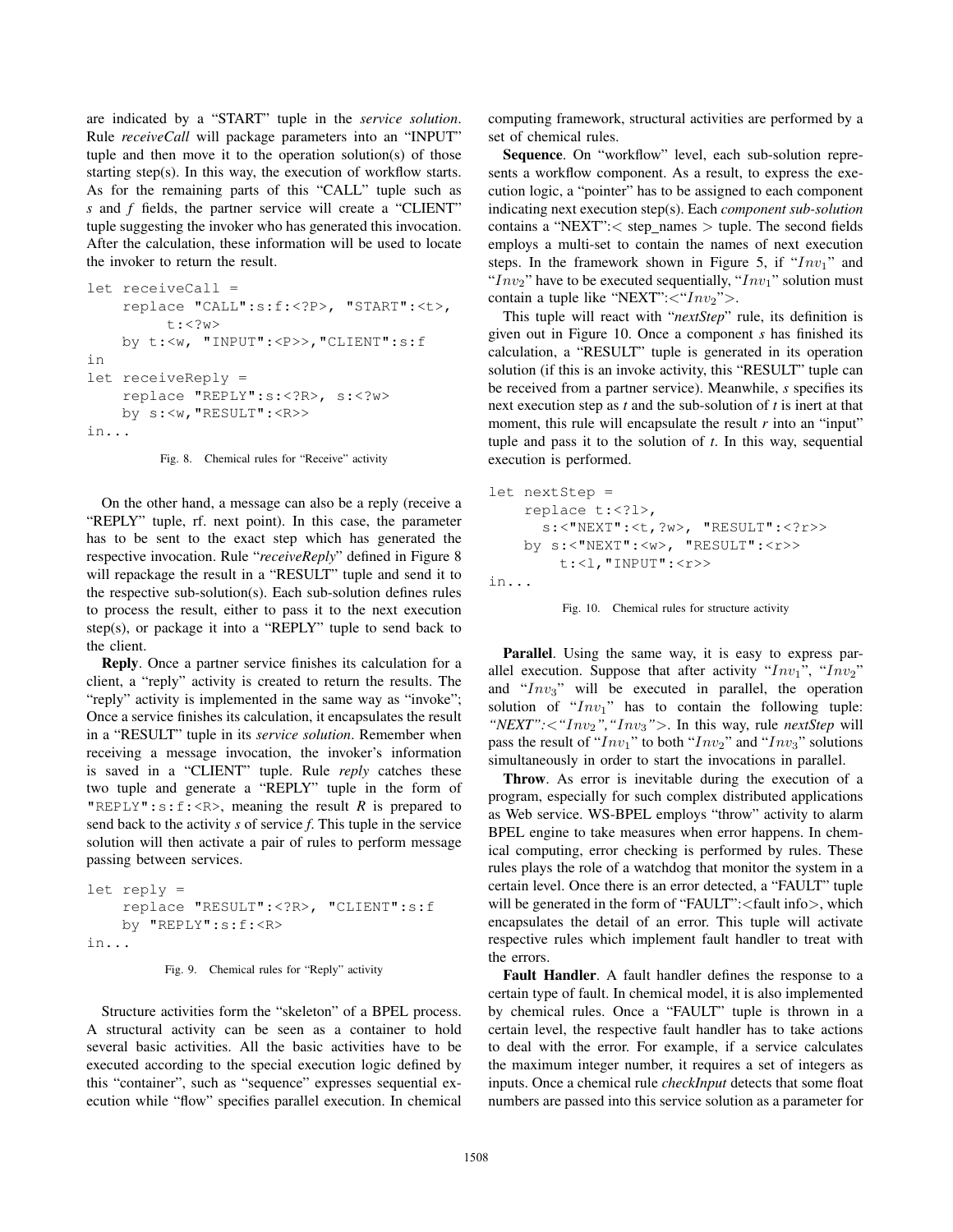this invocation, a tuple "FAULT":<"Require integer numbers, get string input"> will be generated. This tuple will activate the *FHTypeError* rule which encapsulates this fault tuple in a "REPLY" tuple and then send it back to the invoker.

#### *C. Service Level Coordination*

In chemical framework, the interaction between services is expressed by writing message molecules into the target *service solution*. These molecules can react with some chemical rules in the partner *service solution* and the computation starts. This interaction is performed by a set of rules defined in the container.

As defined in Figure 11, rule *withdrawServiceCall* extracts the "CALL" tuple from the calling service's solution (expressed by "f: $\langle \rangle$ ") to the *container*. This operation is from *workflow level* to *service level*. And then, rule *depositeServiceCall* moves the "CALL" tuple from container to the target service solution (expressed by "t: $\langle \rangle$ "). This operation is from *service level* to *workflow level*.

```
let withdrawServiceCall =
    replace f:<"CALL":s:t:<?w>,?l>
    by f:<l>, "CALL":s:f:t:<w>
in
let depositeServiceCall =
    replace t:<?w> "CALL":s:f:t:<?l>
    by t:<w, "CALL":s:f:t:<l>>
in...
```
Fig. 11. Chemical rules for "invoke" activity

The "reply" message is performed in the liked manner. As defined in *Figure 12*, rule *withdrawServiceReply* extracts the "REPLY" tuple from a partner service's solution to the container while *depositeServiceReply* passes it into the target service solution.

```
let withdrawServiceReply =
    replace f:<"REPLY":s:t:<?w>,?l>
    by f:<l>, "CALL":s:t:<w>
in
let depositeServiceReply =
    replace t:<?w> "REPLY":s:t:<?l>
    by t:<w, "REPLY":s:<l>>
in...
```
Fig. 12. Chemical rules for "Reply" activity

Based on the framework proposed in Section III-A, Figure 13 organizes all the rules introduced above into three hierarchical levels of solutions. This enriched framework can implement most of WS-BPEL constructs to express workflow and perform service orchestration.

# IV. IMPLEMENTATION

This is the first study on investigating the possibility to use chemical programming model on service orchestration. As a



Fig. 13. Organization of rules

result, a simple prototype is developed by implementing the chemical framework presented in the previous section. This prototype aims at proving the feasibility of using HOCL as a "glue" between services. Therefore, instead of using complex business services to provide commercial functionality, some basic calculating services are implemented. These services perform certain mathematical computing and all of them are developed in HOCL. More elaborate and advanced implementation will be carried out in the near future.

The context is shown in *Figure 14*, to calculate the maximum and minimum prime numbers included in a set of integers, a composite service named "*MaxMinPrimeNumbers*" is built by coordinating three partner services. The dashed arrows between the "*operation solutions*" in the composite service form the workflow. Firstly, it invokes "*Prime*" partner service to get all the prime numbers and in the following steps, it calls respectively "*Max*" and "*Min*" partner services to get the maximum and minimum value. Those two steps are carried out in parallel. On receiving the results from both steps, a reply message is generated in the final step.



Fig. 14. Implementation using chemical model

An HOCL program creates a multi-set acting as the container. Each afore-mentioned service is represented by a *ser-*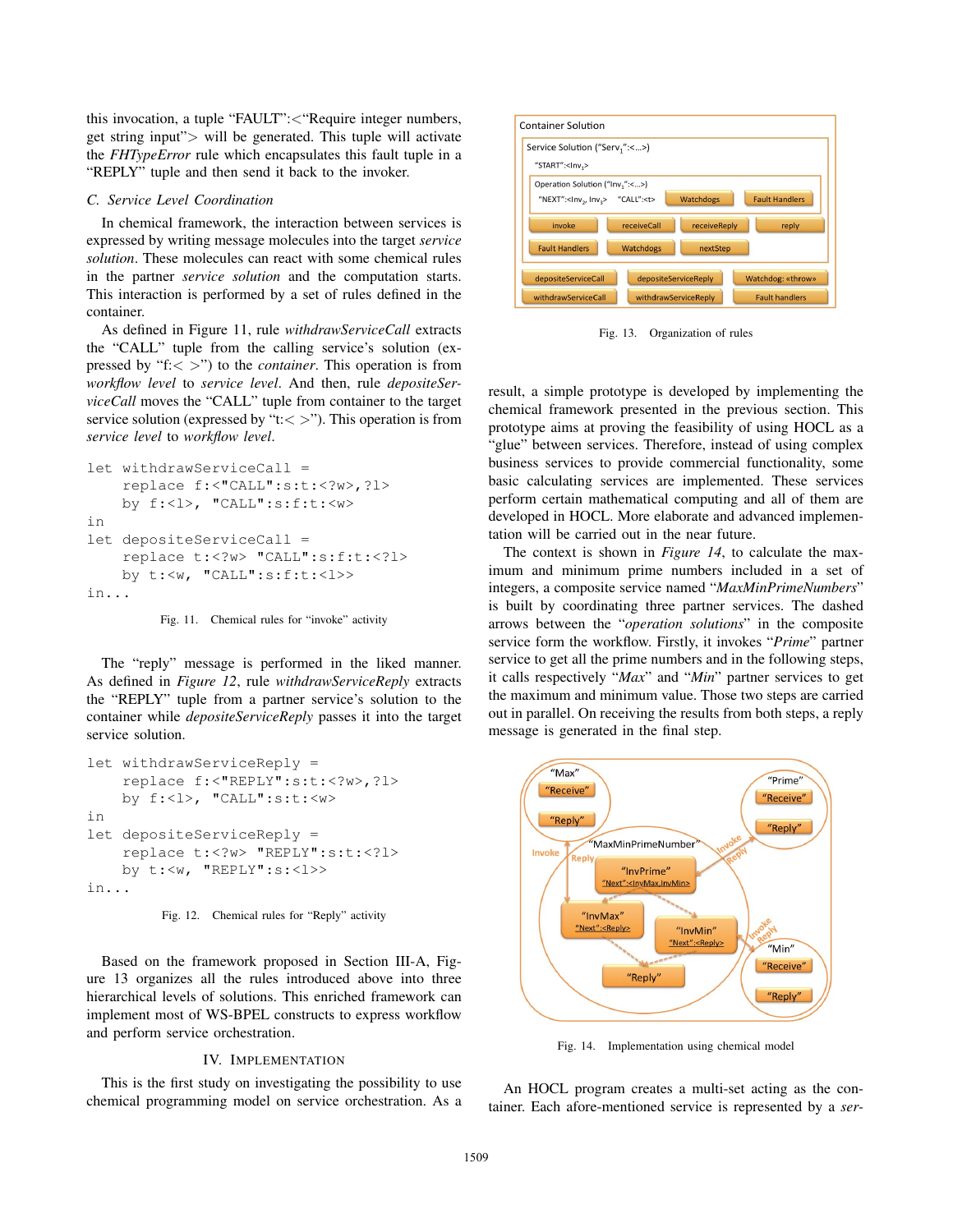*vice solution* in the container. Executing this program, the whole system is inert at the beginning, no chemical rule is activated. Imagine that if there is a "*client*" service which invokes "*MaxMinPrimeNumbers*" service, it has to pass a "CALL" tuple from its *service solution* to the container. This tuple will give rise to a series of chemical reactions. We do not actually implement a "client" service (there is no "client" *service solution* in the container); instead, we use the "shell" to add the following "CALL" tuple directly into the container to simulate an invocation from a "client" service:

# "CALL":"Inv1":"client":"MaxMinPrimeNumber"  $:$  <16, 7, 8, 0, 12, 3, 4, 5, 7, 10>

A shell is a monitoring tool with user interfaces for managing the container. It provides several commands which operate on the multi-set. For example, by using the shell, a user can either print out the container states (its current content) or add/remove molecules [11]. This "CALL" tuple implies that the activity "*Inv*1" of service "*client*" invokes service "*MaxMinPrimeNumber*" with certain parameters. Once it is presented in the container, the rule "*depositeServiceCall*" will be activated to forward parameters into the *service solution* of "*MaxMinPrimeNumbers*". In this way, the computation in the composite service starts and it will invoke other partner services in succession. Finally, the following "REPLY" tuple is generated in the container which encapsulates the final result:

# "REPLY":"Inv1":"client":<7,3>

As we have not implemented the "client" *service solution*, this "REPLY" tuple will be finally left in the container for us to check the computing result. It tells that the result  $\langle 7,3 \rangle$ is for the " $Inv_1$ " activity of "client" service. We can see that the expecting result is obtained and the whole process is automated.

In addition, a fault handler is implemented in the workflow level of "*MaxMinPrimeNumbers*" service in case of illegal input parameters. To check its validation, add another "CALL" tuple defined as follows into the container through the shell:

```
"CALL":"Inv1":"client":"MaxMinPrimeNumber"
    :<1,1.16,3,21,15,13,19,17,18,16>,
```
For the composite service, the valid input parameters have to be uniquely integers. As a result, the float number 1.16 will be detected as an illegal input, a certain rule can detect this error and generate a "FAULT" tuple with detailed information. Once a "FAULT" tuple is presented in its *service solution*, the fault handler will then stop the execution of the workflow and reply to its invoker with error information. Finally, the following "REPLY" tuple is left in the container:

# "REPLY":"Inv1":"client":<"FAULT":<"Require integers, but get float parameter(s)!">>

Compare to the static nature of WS-BPEL, our approach is more dynamic. The definition of a business process can be modified on-the-fly. As shown in *Figure 14*, if the "Min" service has to be adapted, it is possible to refer

to another partner service by replacing the "CALL" tuple in "InvMin" sub-solution. By using the "shell", the previous tuple "CALL":"Min" can be removed and a new tuple "CALL":"MinNumber" is added which is used to invoke "MinNumber" service that provides the same functionalities as "Min". In this way, the real time service adaptation can be performed. In the following work, we are going to implement service adaptation based on different strategies.

## V. RELATED WORKS

The most common way to build composite applications is to use WS-BPEL. One of the drawbacks of WS-BPEL is its lack of formal semantics. [5], [12] have addressed this problem. The authors have formalized a novel service orchestration language: Web $\pi_{\infty}$ , extending from  $\pi$ -calculus [13]. This language can be seen as a simplification of WS-BPEL. It defines the semantics to WS-BPEL, but the current work is limited in a subset of the whole WS-BPEL, such as basic activities, structured activities and error handling. On the other hand, WS-BPEL lacks monitoring and dynamic (runtime) adaptation mechanisms, a system "VieDAME" is proposed in [14] allowing monitor BPEL processes and replace existing partner services based on various replacement strategies.

Besides this traditional method, some novel approaches were proposed. An unconventional approach known as "tuplespace based Web service orchestration" implements a Lindatuple [15] liked space to orchestrate web services. This viewpoint shares some similarities with chemical programming paradigm. [16] presents an infrastructure and a set of tools named TSpaces Services Suite (TSSuite) for the development and management of Web services. It extends the tuple space model to handle Web services as first class citizens. Each service manages a tuple space; If there are some requesting tuples in the its space, the service will perform the promised operation. In this way, the workflow is divided up to several sub-workflows, which are distributed in the internal or external region of an association. This has greatly enhanced the faulttolerant and parallel access.

In [17], authors present xSpace, a tuple space that deals with XML documents natively and distributed across the internet. It can serve as a vehicle to orchestrate web services by providing an asynchronous interaction paradigm. The workflow controller uses xSpace to put in requests for the next workflow task and reads the results from xSpace before deciding the next executing step. The performance can be improved by integrating a notification system.

Recently, chemical programming is regarded as a suitable candidate for service coordination. [18] investigates the possibility to apply chemical programming on service orchestration. Some rules are defined to perform message passing among services. This work can be integrated into the framework proposed in this paper, the interaction between service solutions is implemented by a set of rules in service level. But [18] does not address any idea on how to express workflow using chemical programming model.